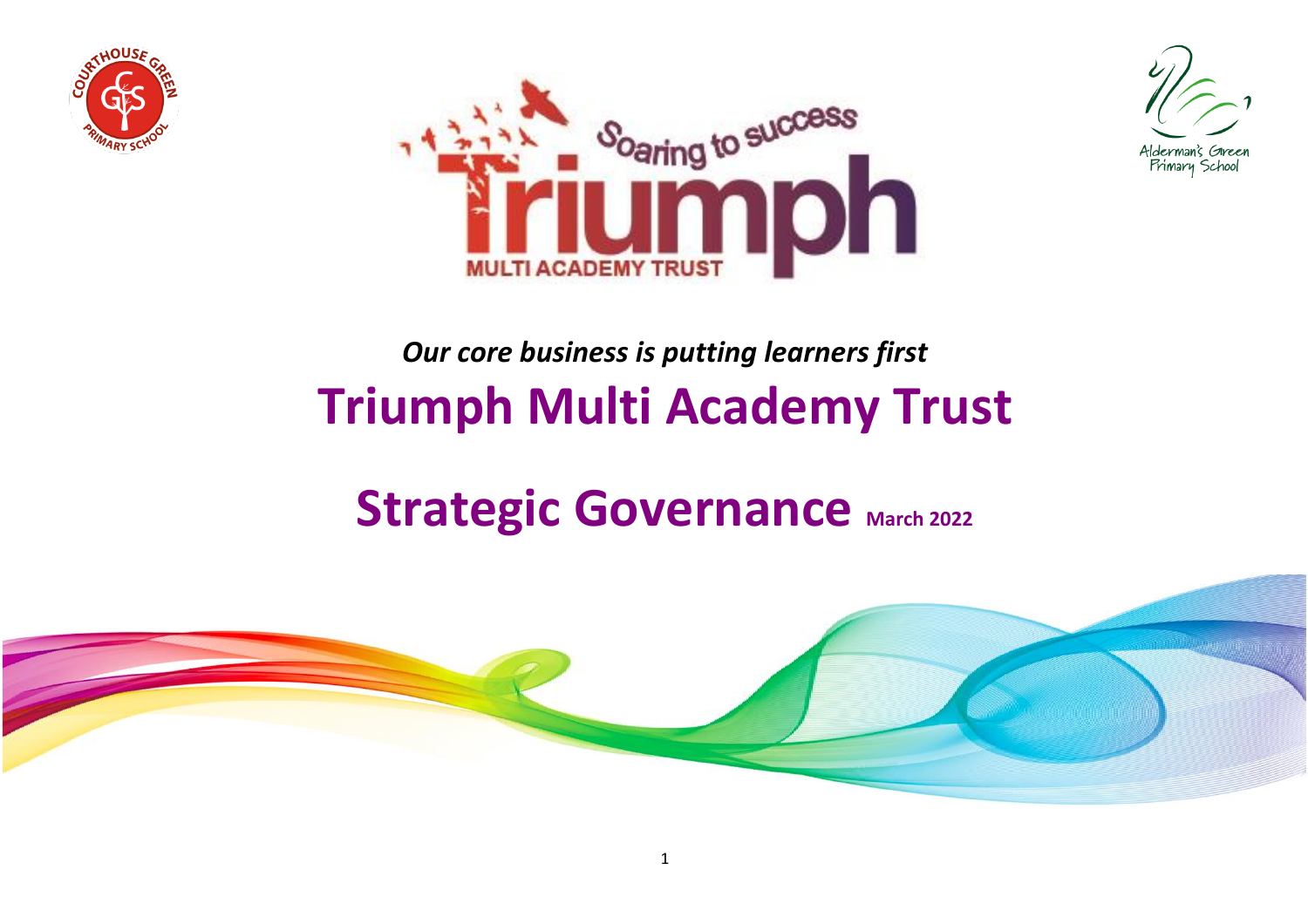**Triumph Multi Academy Trust – Academy Trust** Governance **Model of Governance**Triumph Multi /<br>Model of C

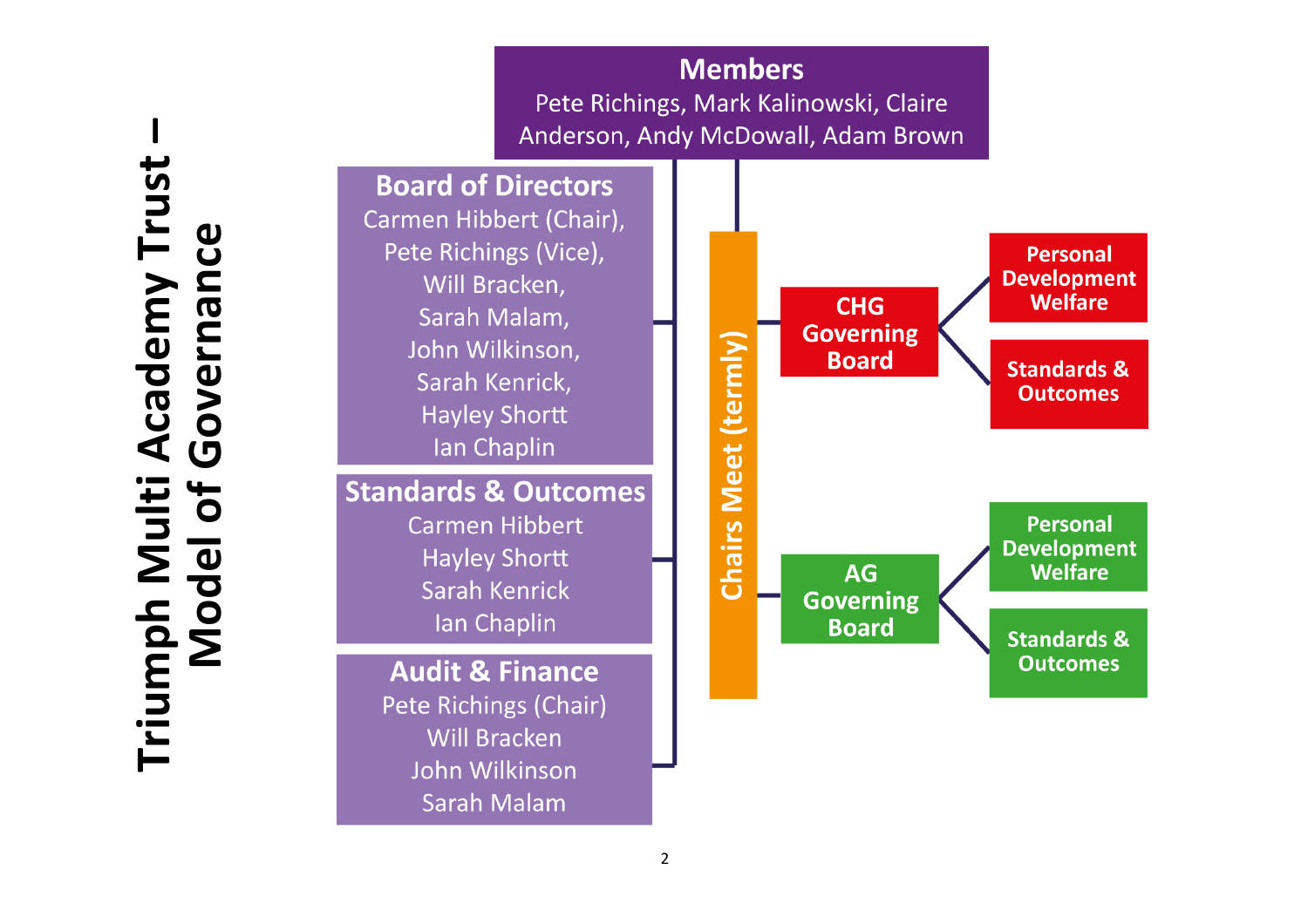| <b>Members x 5 (includes one vacancy)</b>                                                                                                                                                                                                                          |                                                                                              |                                                                                                                                                                                                           |                                                                                                                                                                     |                                                                                                                          |  |  |
|--------------------------------------------------------------------------------------------------------------------------------------------------------------------------------------------------------------------------------------------------------------------|----------------------------------------------------------------------------------------------|-----------------------------------------------------------------------------------------------------------------------------------------------------------------------------------------------------------|---------------------------------------------------------------------------------------------------------------------------------------------------------------------|--------------------------------------------------------------------------------------------------------------------------|--|--|
| Adam Brown                                                                                                                                                                                                                                                         | <b>Claire Anderson</b>                                                                       | Pete Richings                                                                                                                                                                                             | Andy McDowall                                                                                                                                                       | Mark Kalinowski                                                                                                          |  |  |
|                                                                                                                                                                                                                                                                    |                                                                                              |                                                                                                                                                                                                           |                                                                                                                                                                     |                                                                                                                          |  |  |
| Adam is extremely experienced<br>at working in large organisations<br>overseeing project development<br>and migration as a director of a<br>company.                                                                                                               | Claire is a Solicitor with 25 years<br>experience, specialising in<br>Criminal Defence work. | Pete is a retired Director of<br>Jaguar Land Rover. Pete is a<br>Member and Director and sits on<br>the Finance and Audit<br>committee.<br>Pete is the Vice Chair of the<br><b>Board of Triumph Trust</b> | Andy has extensive experience<br>of primary education having<br>been a Headteacher, worked for<br>Local Authorities and Ofsted and<br>for Her Majesty's Inspectors. | Mark is a Finance Director with<br>over 30 years of experience in all<br>aspects of financial and general<br>management. |  |  |
| Role<br>Responsibility for the viability and performance of the Academy Trust through the appointment of trustees and approval of the annual report. They have the                                                                                                 |                                                                                              |                                                                                                                                                                                                           |                                                                                                                                                                     |                                                                                                                          |  |  |
| power to amend the Articles of Association that govern the way the Trust is constituted and managed.                                                                                                                                                               |                                                                                              |                                                                                                                                                                                                           |                                                                                                                                                                     |                                                                                                                          |  |  |
| <b>Responsibilities</b>                                                                                                                                                                                                                                            |                                                                                              |                                                                                                                                                                                                           |                                                                                                                                                                     |                                                                                                                          |  |  |
| • To meet the requirements of the 7 principles of public life                                                                                                                                                                                                      |                                                                                              |                                                                                                                                                                                                           |                                                                                                                                                                     |                                                                                                                          |  |  |
| • To appoint the Trusts Auditors                                                                                                                                                                                                                                   |                                                                                              |                                                                                                                                                                                                           |                                                                                                                                                                     |                                                                                                                          |  |  |
| • To appoint trustees to the Board of Directors bearing in mind the Articles of Association and the need for a balanced skill set to manage the Trust effectively<br>• To remove any trustee who is not considered to be acting in the best interests of the Trust |                                                                                              |                                                                                                                                                                                                           |                                                                                                                                                                     |                                                                                                                          |  |  |
| • Annually review the Articles of Association and to make changes where deemed necessary after taking advice from the Board of Directors                                                                                                                           |                                                                                              |                                                                                                                                                                                                           |                                                                                                                                                                     |                                                                                                                          |  |  |
| • To appoint other Members (to not exceed 5) as necessary in line with the provisions of the Articles of Association                                                                                                                                               |                                                                                              |                                                                                                                                                                                                           |                                                                                                                                                                     |                                                                                                                          |  |  |
| To appoint, and if deemed necessary, to remove the CEO                                                                                                                                                                                                             |                                                                                              |                                                                                                                                                                                                           |                                                                                                                                                                     |                                                                                                                          |  |  |
| <b>Meetings</b>                                                                                                                                                                                                                                                    |                                                                                              |                                                                                                                                                                                                           |                                                                                                                                                                     |                                                                                                                          |  |  |
| The Members will meet annually at the AGM to review the systems of governance and ensure the necessary skill set of Directors and the overall<br>effectiveness of the MAT.                                                                                         |                                                                                              |                                                                                                                                                                                                           |                                                                                                                                                                     |                                                                                                                          |  |  |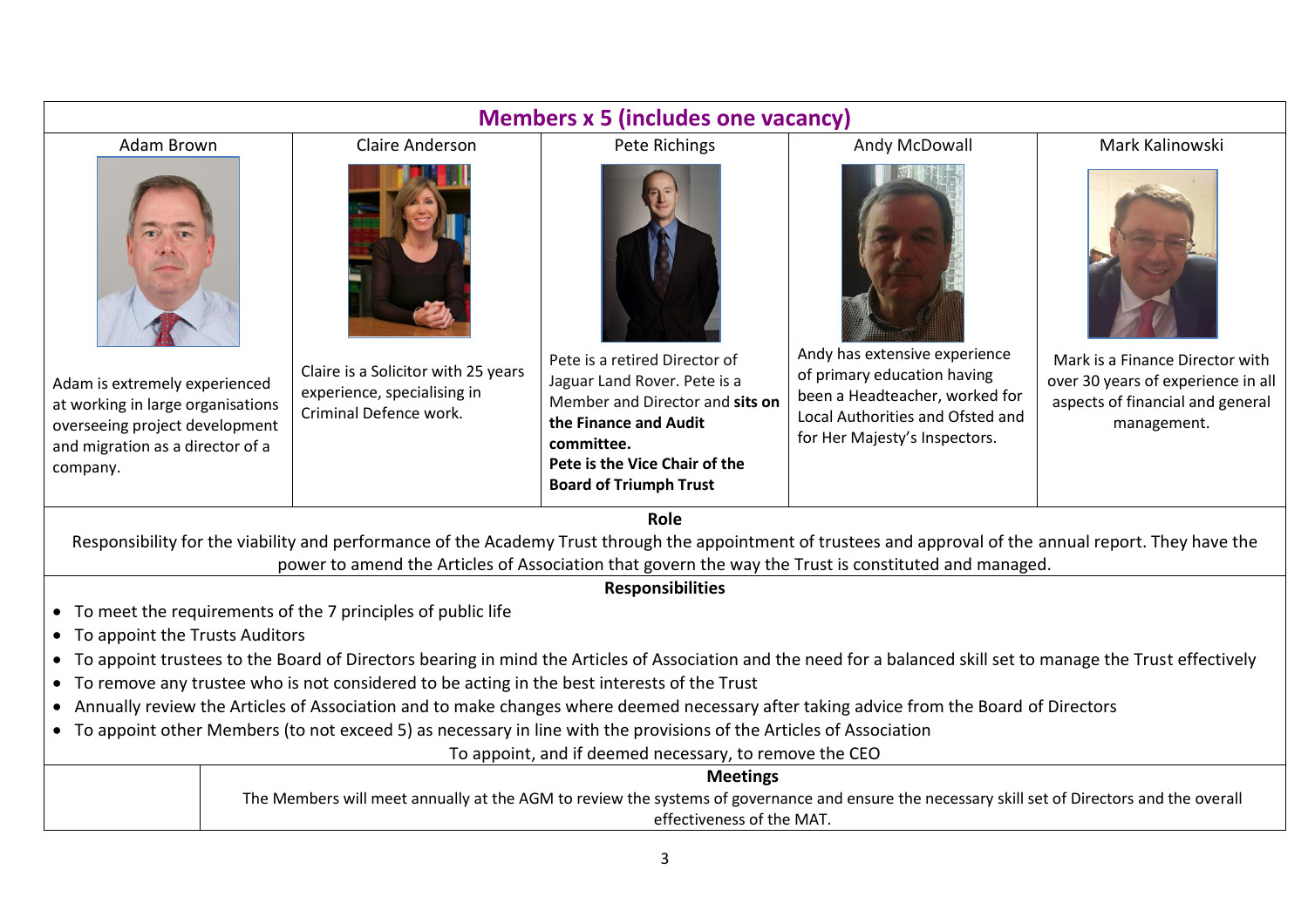#### **Reports and Policies**

Principle and Scheme of Delegation, Articles of Association and Academies Governance, Financial Academy Handbook. Annual report from the AGM of the Board of Director

leadership of the Trust and be accountable for its outcomes and to ensure financial probity. The Directors act in the best interests of the Trust, governing in accordance with its Articles of Association and having governance arrangements that demonstrate visionary leadership, clarity of relationships, effective oversight and sustainability, and achieve the greatest possible economies. Directors are responsible for the strategic direction, broad policy framework and oversight of the Trust in all its academies.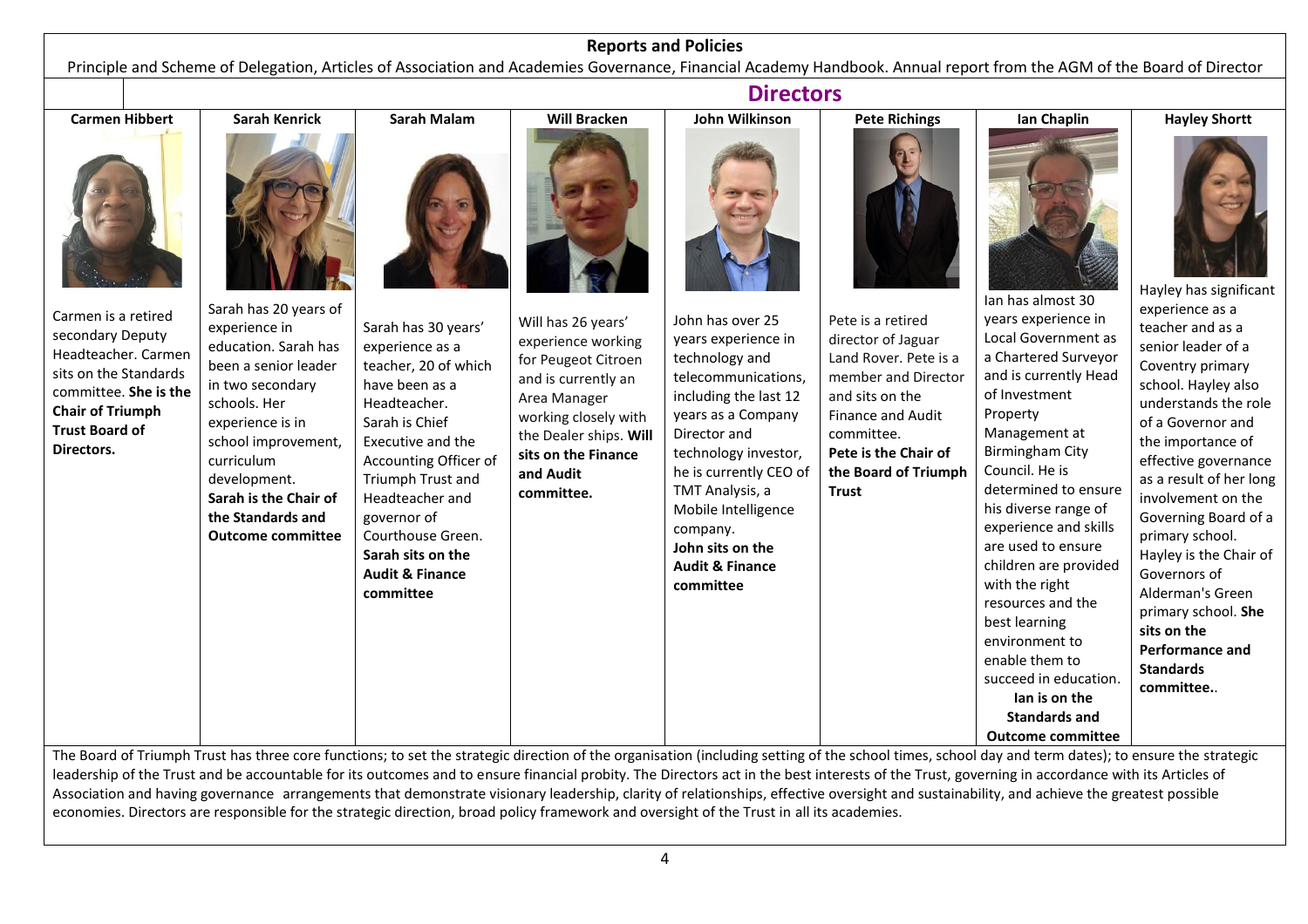## **Meetings** The full Board of Directors will meet termly (December, February and July). The Finance and Audit committee will meet termly (June, November and February) and The Standards Committee will meet termly (September, January and April). **Reports and Policies of the Board** The full board will meet termly, producing an annual report at its AGM to the members on the overall effectiveness of the Trust in line with its Articles of Association and Academies Financial Handbook. • Annual summary report from each sub-committee • Reports and minutes from the LGB Academy committee **Responsibilities** To ensure: • the objectives as described in the Articles of Association are adhered to • compliance with the Trust's duties under company and charity law • compliance with all statutory obligations (eg curriculum, SEND, safeguarding) • solvency and abide by the agreements made with the DfE and Education and Skills Funding Agency (ESFA) • the strategic plan meets the key performance indicators of the Trust • that risks are mitigated where possible and otherwise effectively managed • the Trust's annual budget and that of each academy is approved and monitored • the scheme of delegation to the academies is reviewed annually • the effectiveness and skill set of the Board of Directors and Governors

- the vision, ethos and strategic direction of the Trust are clearly defined and shared while having regards to the respective ethos of each school
- adopting policies, agreeing targets and determining priorities to achieve the aims and objectives
- giving challenge and support to the Headteachers and ensuring they perform their responsibilities for the educational performance of the schools.
- reviewing the aims and objectives and monitoring and evaluating progress in implementing the policies, achieving the targets and addressing priorities
- evaluating the effectiveness of the work of the Trust in providing a high quality education and reviewing impact of policies

ensuring the sound, proper and effective use of the Trust's financial resources

## **Reports and Policies of the Trust Finance and Audit committee**

The committee meets termly and is authorised by the Board of Triumph Trust to investigate any activity within its terms of reference, seek any information it requires from the internal audit service, the financial statements auditor, Governors, Committees and school employees, plus relevant information from subcontractors and other third parties and when required seek external professional advice. The Board delegates the responsibility for monitoring the adequacy and effectiveness of the Academy's systems of internal control, its arrangements for risk management and for securing economy, efficiency and effectiveness (value for money). The Finance and Audit committee ensures the effectiveness of auditing arrangements, determines policy and strategy relating to personnel, procurement and financial administration. The Board of Triumph Trust may co-opt persons to the Committee who are not Directors.

## **Reports and Policies of the Trust Standards Committee**

The Committee meets termly and is responsible for the monitoring of attainment and outcomes across the trust, ensuring the highest possible standards, resources and quality of educational provision. It also ensures that the curriculum is relevant and appropriate for all and that each school's improvement plan is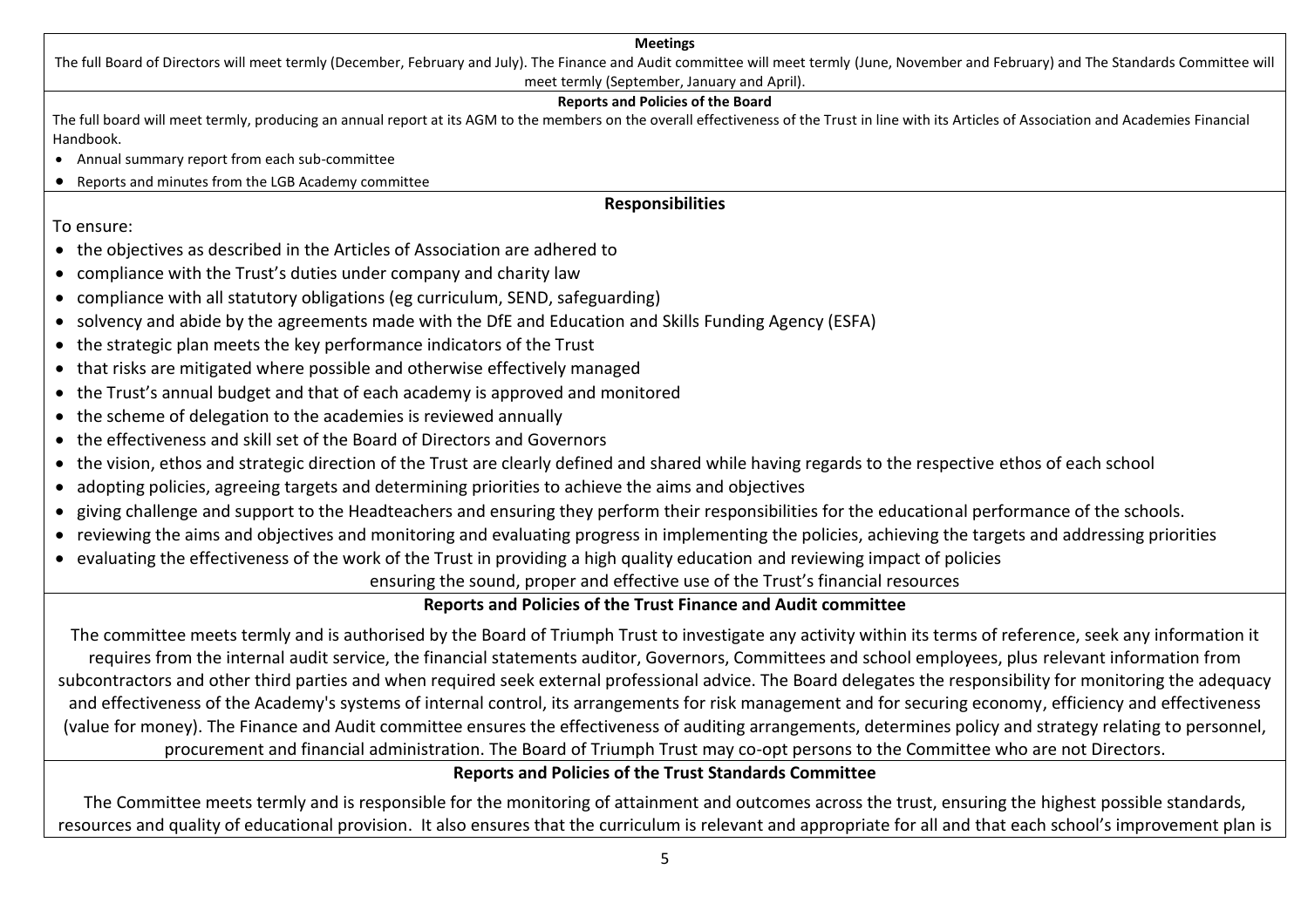effective together with ensuring the lawful use of exclusion and admissions processes. The Board of Triumph Trust may co-opt persons to the Committee who are not Directors.

| <b>Local Governing Board</b>                                                                                                                                                         |  |  |  |  |
|--------------------------------------------------------------------------------------------------------------------------------------------------------------------------------------|--|--|--|--|
| <b>Role</b>                                                                                                                                                                          |  |  |  |  |
| The Local Governing Board (LGB) of each school in the Trust shall be responsible for ensuring clarity of vision, ethos and strategic direction; holding executive leaders to account |  |  |  |  |
| for the educational performance of the school and its pupils, and the performance management of staff.                                                                               |  |  |  |  |
| <b>Responsibilities</b>                                                                                                                                                              |  |  |  |  |
| Review and monitor the school's improvement plan in order to achieve the best possible outcomes for the pupils of the school                                                         |  |  |  |  |
| • Set annual targets for attainment and progress                                                                                                                                     |  |  |  |  |
| Review and monitor the impact of the curriculum                                                                                                                                      |  |  |  |  |
| Hold the academy's Headteacher and leadership team to account                                                                                                                        |  |  |  |  |
| <b>Meetings</b>                                                                                                                                                                      |  |  |  |  |
| The full Board of Governors will meet three times a year starting in September. The Standards and Outcomes committee meets termly (January, April and December) and The              |  |  |  |  |
| Personal, Development and Welfare committee meets termly (November, February and June).                                                                                              |  |  |  |  |
| <b>Reports and Policies of the Board</b>                                                                                                                                             |  |  |  |  |
| The LGB through its committees will provide a termly report to the sub-committees of the Board of Directors in order to demonstrate the impact and effectiveness of their            |  |  |  |  |
| leadership                                                                                                                                                                           |  |  |  |  |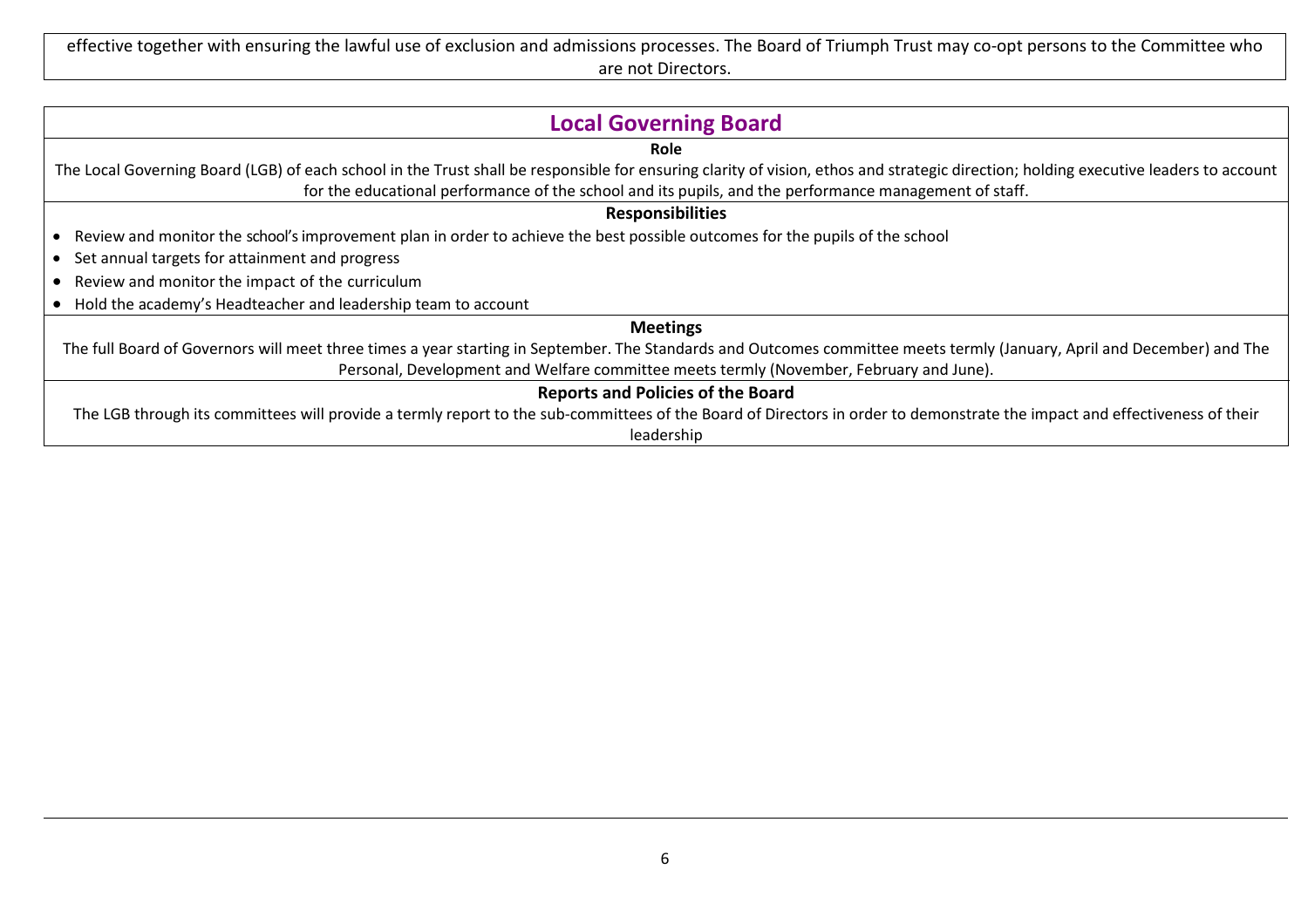## **LGB Performance & Standards committee at Courthouse Green Sandeep Sodha**

#### **Sarah Malam**



Sarah has a deep professional understanding of best practice in teaching and learning. She undertakes inspection work on behalf of Ofsted and is commissioned by the Romero MAC to deliver leadership development support for middle leaders. Sarah is the chair of the local network of 10 schools.



**Bindi Chauli**

Bindi is a teacher at Courthouse Green, and also a member of the Senior Leadership Team. **Bindi is on the Standards and Outcomes committee.**

**Mary Hoverd (Chair) Co-opted Governor**



Mary is an ex Headteacher and was previously a Director of Triumph trust. Mary **is on the Standards and Outcomes committee** **Parent Governor**

**Sandeep is on the Standards and Outcomes committee**

**Maria Unitt**

Maria has been a governor for nearly 3 years, elected as coopted governor in 2018. Maria has voting rights on the board. Maria is one of the assistant headteachers at Alderman's Green, and is passionate about children receiving the best education possible.

San is currently the Deputy Branch Manager of a high street building society. She has carried out various roles including Branch Manager and enjoys developing a team and putting members at the heart of what we do. She has 2 sons, one who is currently in year 2 at Courthouse Green Primary school and the other has recently celebrated his 1st Birthday. San looks forward to working with parents, teachers, the Head and other governors to help drive the continued improvement needed to provide the children with the best chance of success.

**San Hundal**

**Angie Pagett Co-opted Governor**



Angie is an ex pupil of the school and the Headteacher of a local primary school and has leadership and educational expertise and knowledge to assist her in the role of governor. Angie's school is part of the network of schools that Courthouse Green works with. **Angie is on the Standards and Outcomes committee**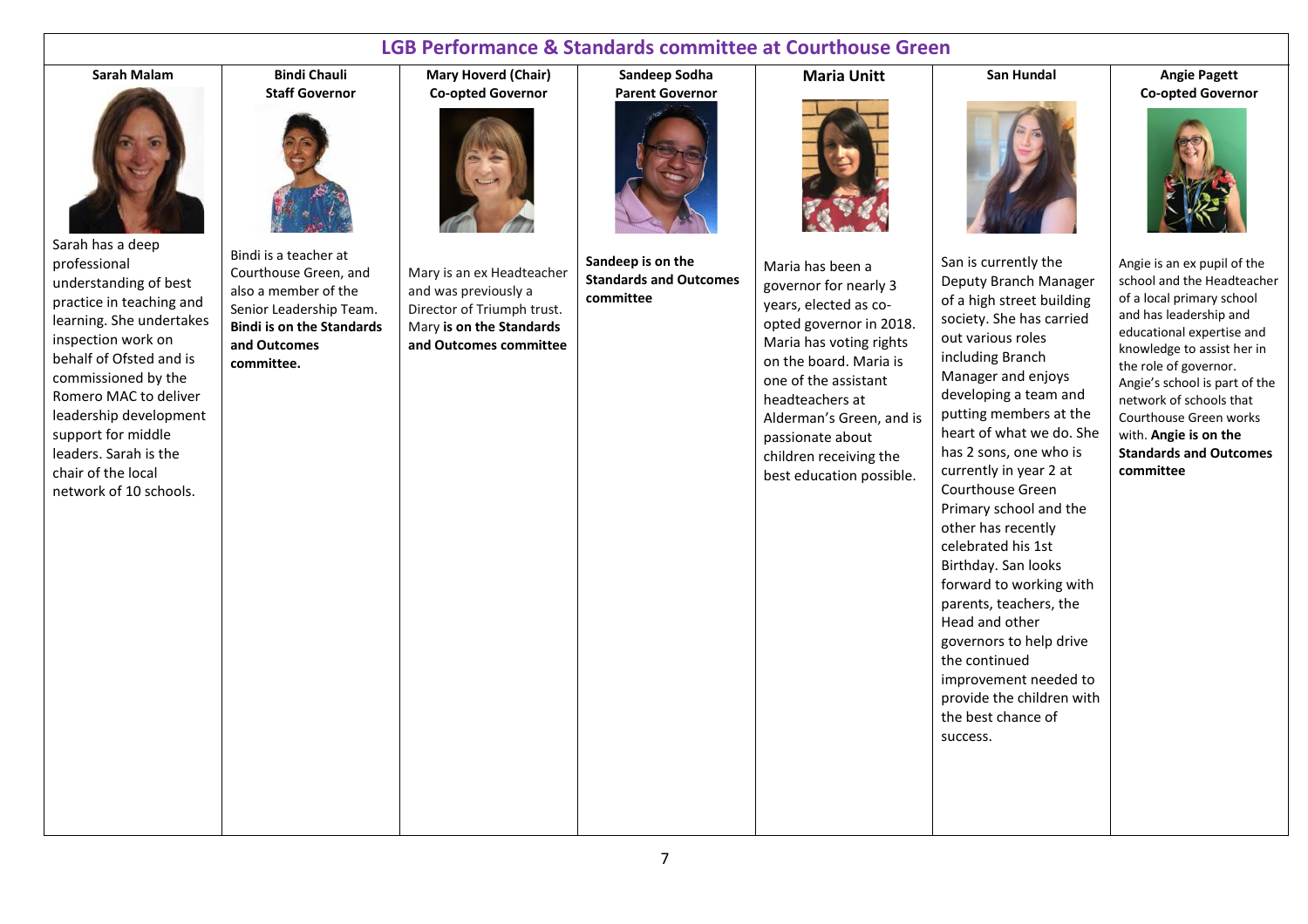#### **Reports and Policies of the Standards and Outcomes Committee**

The Standard and Outcomes committee of Courthouse Green LGB shall be responsible for ensuring the educational performance and outcomes in relation to attainment and progress of the pupils and for holding staff and leaders to account for the school's performance. The committee will meet and report termly to the Board Standards committee.

## **Personal Development and Welfare Committee at Courthouse Green**

| <b>Justine Mckim (Chair)</b>                                                                                                                                                                                                                                                                                                  | <b>Harry Maeers</b>                                                                                                                                                                                                                                                                 | <b>LI Winterburn</b>                                                                                                                                                                                                                                                                                                                                                                                         | <b>Carrie Curley</b>                                                                                                                                                                                                                                                                                                                                                                                                                             |  |  |  |  |
|-------------------------------------------------------------------------------------------------------------------------------------------------------------------------------------------------------------------------------------------------------------------------------------------------------------------------------|-------------------------------------------------------------------------------------------------------------------------------------------------------------------------------------------------------------------------------------------------------------------------------------|--------------------------------------------------------------------------------------------------------------------------------------------------------------------------------------------------------------------------------------------------------------------------------------------------------------------------------------------------------------------------------------------------------------|--------------------------------------------------------------------------------------------------------------------------------------------------------------------------------------------------------------------------------------------------------------------------------------------------------------------------------------------------------------------------------------------------------------------------------------------------|--|--|--|--|
| <b>Co-opted Governor</b>                                                                                                                                                                                                                                                                                                      | <b>Co-opted Governor</b>                                                                                                                                                                                                                                                            |                                                                                                                                                                                                                                                                                                                                                                                                              | <b>Parent Governor</b>                                                                                                                                                                                                                                                                                                                                                                                                                           |  |  |  |  |
| Justine has been a governor for 7 years, starting as<br>a parent governor before becoming a co-opted<br>governor due to her experience in both education<br>and as a governor. Justine is employed by the<br>school as a Learning Support Assistant.<br>Justine is Chair of the Personal Development<br>and Welfare committee | Harry is a co-opted Governor and has been<br>involved in the governing body for over 8 years.<br>His years in industry assist him as a governor in<br>being able to deal with finance and general<br>decision-making. Harry is on the Personal<br>Development and Welfare committee | <b>Co-opted Governor</b><br>LJ recently rejoined the Governing Body after<br>returning to work in the area. Her work in a<br>range of organisations to support parents and<br>the community have established purposeful<br>links between Courthouse Green and the wider<br>support systems available to families. L is on<br>the Personal Development and Welfare<br>committee and is the Chair of Governors | Carrie is a mum to 3 children, 2 of whom attend<br>CHG. She is a member of our Lunchtime<br>Supervisor team, who also provides 1:1 support<br>for pupils who need it. She is a passionate, kind<br>and caring person who will bring a wealth of<br>knowledge from her time in education to the<br>role. She is committed to building bonds<br>between school and families and is looking<br>forward to developing these whilst as a<br>governor. |  |  |  |  |
| Reports and Policies of the Personal Development and Welfare Committee<br>the state of the state of the state of the state of the state of the state of the state of the state of the state of the state of the state of the state of the state of the state of the state of the state of the state of t                      |                                                                                                                                                                                                                                                                                     |                                                                                                                                                                                                                                                                                                                                                                                                              |                                                                                                                                                                                                                                                                                                                                                                                                                                                  |  |  |  |  |
|                                                                                                                                                                                                                                                                                                                               |                                                                                                                                                                                                                                                                                     |                                                                                                                                                                                                                                                                                                                                                                                                              |                                                                                                                                                                                                                                                                                                                                                                                                                                                  |  |  |  |  |

This Committee shall be responsible for ensuring the educational performance and outcomes in relation to attendance, behaviour, safeguarding, the Personal Social Health Citizenship Education (PSHCE) curriculum and general Health and Safety of the Academy. The committee will meet and report termly to the Trust Standards committee.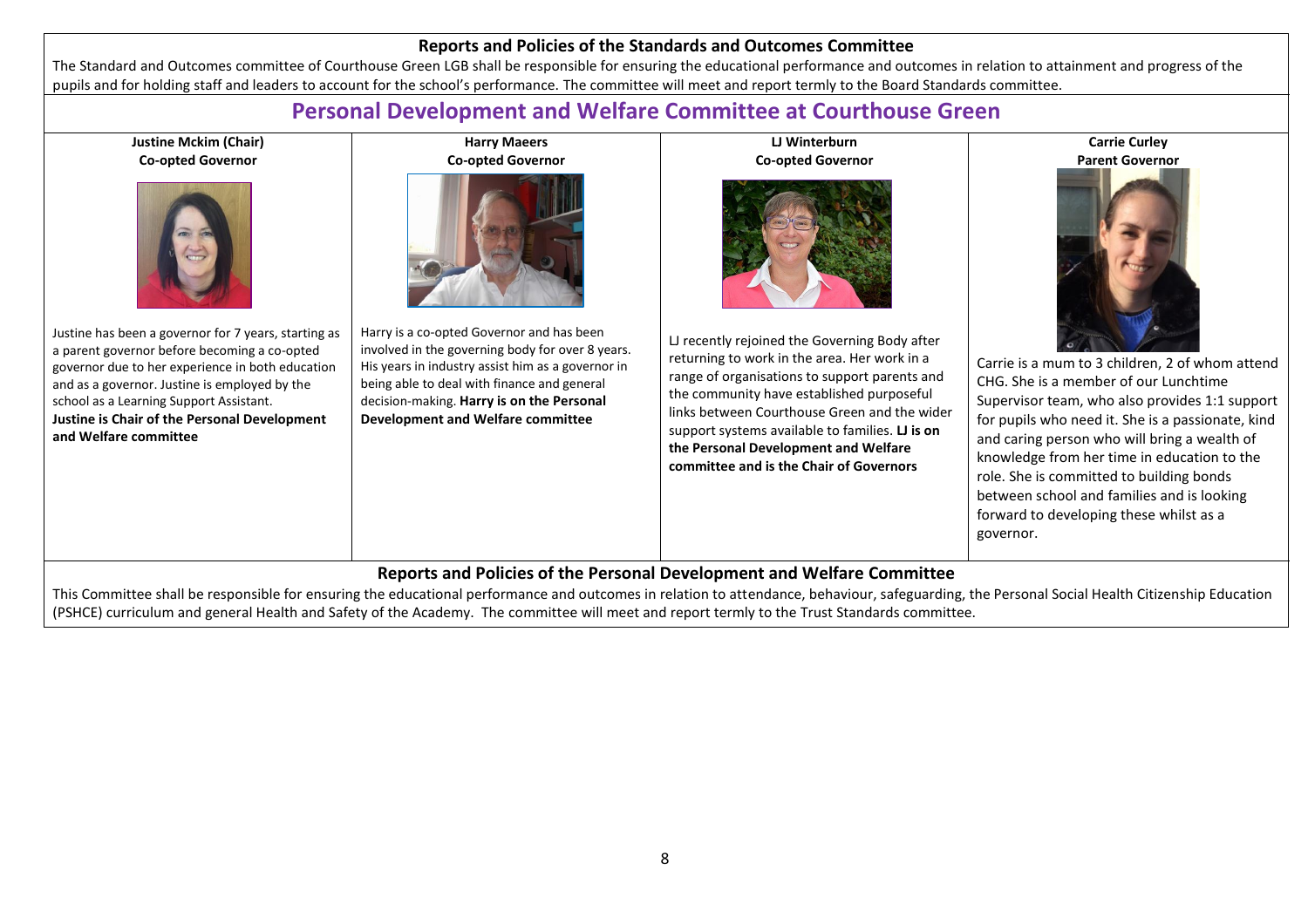

#### **TERMS OF REFERENCE Triumph MAT Members**

In compliance with our Articles of Association, the following Terms of Reference outline the roles and responsibilities of both the Members and Directors (Trustees) of Triumph Multi academy Trust.

#### **Membership**

- Claire Anderson
- Andy McDowall
- Pete Richings (Director and Member)
- Mark Kalinowski
- Vacancy

To ensure effective communication between the Members and the Board of Directors, two Directors also undertake the role of Member.

#### **Quorum**

50% of committee members, rounded up represent a quorum.

#### **Responsibilities**

They are responsible for the viability and performance of the Triumph Multi Academy Trust through the appointment of Directors and approval of the annual report. They have the power to amend the Articles of Association that govern the way the Trust is constituted and managed. All members are required to adhere to the 7 principles of public life and to:

- Appoint the Trusts Auditors;
- Appoint Directors to the Board bearing in mind the Articles of Association and the need for a balanced skill set to manage the Trust effectively;
- To remove any Director who is not considered to be acting in the best interests of the Trust;
- Annually review the Articles of Association and to make changes where deemed necessary after taking advice from the Board of Directors;
- To appoint other Members (to not exceed 5) as necessary in line with the provisions of the Articles of Association;
- To appoint and if deemed necessary to remove the CEO

#### **Protocols**

Members are required to meet once per year at the AGM where they are required to approve the annual report outlining the effectiveness of the trust. In order to ensure that they are fully informed throughout the year the CEO will convene a termly meeting with members to share the CEO/Accounting Officers termly report to the Board.

If there is a decision that members are required to make in accordance with their role, the members would be required to call a general meeting (via CEO) at their earliest convenience.

These Terms of Reference were discussed and approved by the Board of Triumph Trust July 18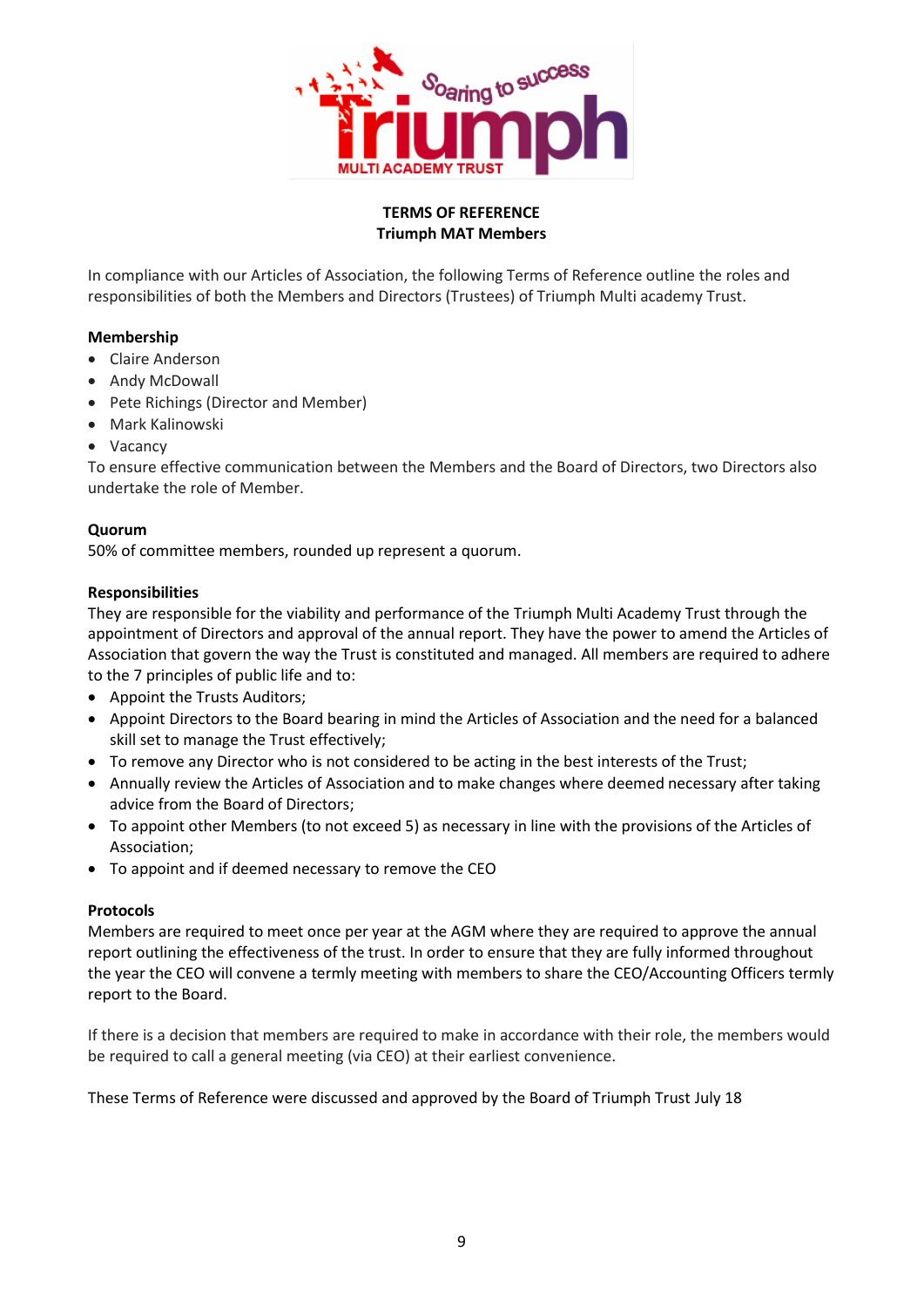

#### **TERMS OF REFERENCE Triumph MAT Board of Directors**

In compliance with our Articles of Association, the Terms of Reference outline the roles and responsibilities of both the Members and Directors (Trustees) of Triumph Multi academy Trust. The Board has three core functions; to set the strategic direction of the organization, to ensure the strategic leadership of the Trust and and to ensure financial probity. The Directors act in the best interests of the Trust, governing in accordance with its Articles of Association and having governance arrangements that demonstrate visionary leadership, clarity of relationships, effective oversight and sustainability, and achieve the greatest possible economies. Directors are responsible for the strategic direction, broad policy framework and oversight of the Trust and all its academies and to meet the requirements of the 7 principles of public life.

#### **Membership**

- Carmen Hibbert (Chair)
- Pete Richings (Director and Member) (Vice-Chair)
- William Bracken
- Paul Weston
- Andrew Dewis
- Yvonne McCall
- Sarah Malam (CEO/Accounting Officer)
- Vacancy
- Vacancy

To ensure effective communication between the Members and the Board of Directors, one Director also undertakes the role of Member.

#### **Quorum**

50% of committee members, rounded up represent a quorum.

#### **Director qualities and skills set**

- Commitment to improving education for all pupils
- Ability to work in a professional manner as part of a team and take collective responsibility for decisions
- Willingness to learn
- Commitment to the Trust's vision and ethos
- Understanding and experience of strategic planning
- Ability to analyse and review complex issues objectively, identifying issues and able to propose and consider innovative solutions
- Ability to make difficult decisions in the best interests of pupils
- Understanding of current education policy
- Communication skills, including being able to discuss sensitive issues tactfully
- Ability to analyse and evaluate data, being able to question and challenge
- Experience of project management
- Financial planning/management

#### **Responsibilities**

To ensure:

- Compliance with the Trust's duties under company and charity law
- Compliance with all statutory obligations in line with the Scheme of Delegation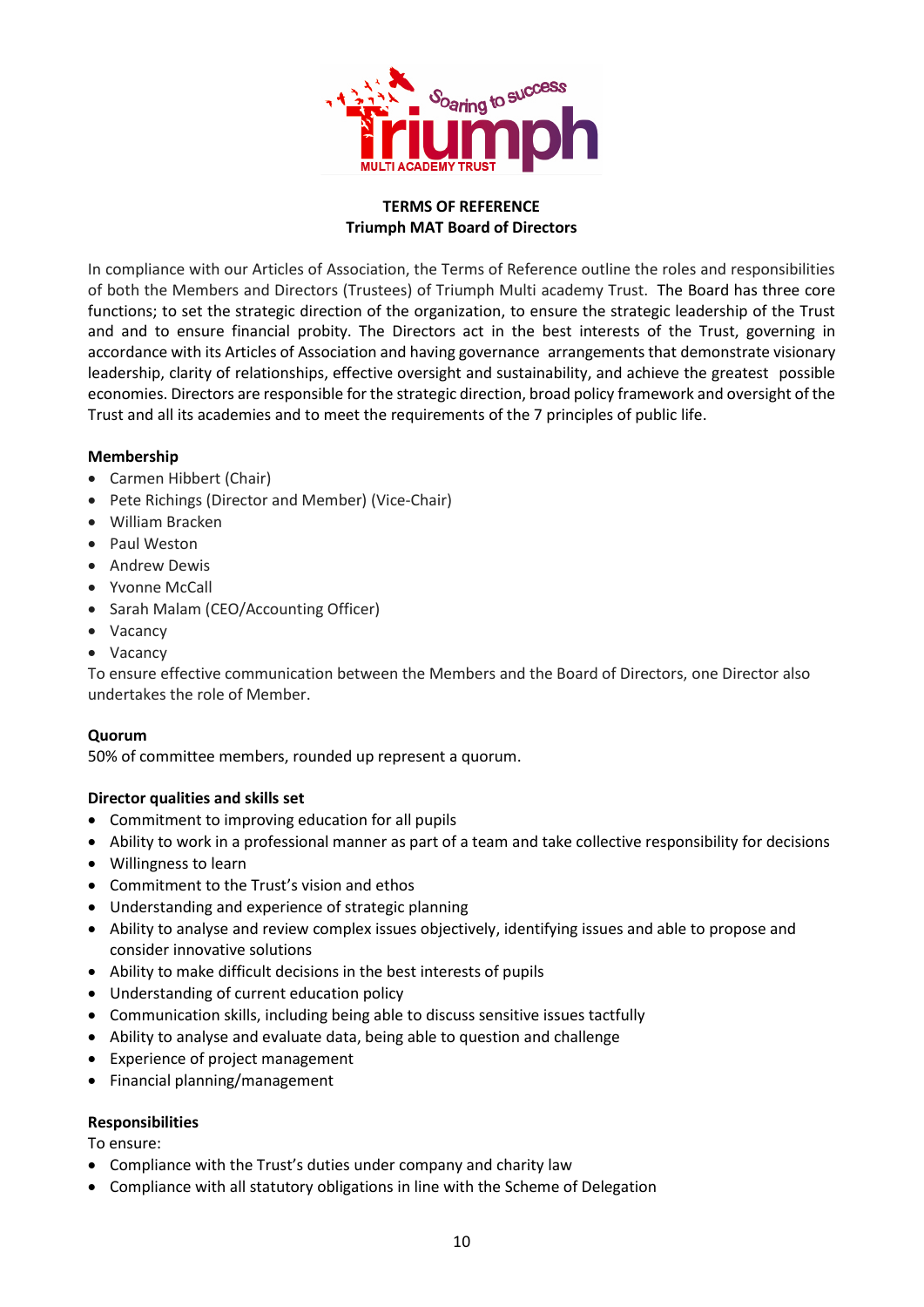- Solvency and abide by the agreements made with the DfE and Educational Skills and Funding Agency (ESFA)
- The strategic plan for the Trust meets the Key performance indicators of the Trust
- That risks are mitigated where possible and otherwise effectively managed (in line with our Risk Management Plan)
- The Trust's annual budget and that of each academy is approved and monitored
- Ensures the vision, ethos and strategic direction of the Trust are clearly defined and shared
- Adopting policies, agreeing targets and determining priorities to achieve the aims and objectives
- Challenge and support to the Headteacher and ensuring they perform their responsibilities for the education performance of the school.
- Evaluating the effectiveness of the work of the Trust in providing a high quality education
- Ensuring the sound proper and effective use of the Trust's financial resources

#### **Key features of Triumph Trust**

- Children at the heart of all decisions made
- Strong and capable leadership with a commitment to continuous improvement
- Aspirant vision and values, striving to provide outstanding education and to improve outcomes for pupils
- Scheme of Delegation detailing responsibilities and terms of reference
- Appreciation of financial challenges with planned strategies to ensure efficiencies
- Principle of collaboration in order to share expertise and good practice

#### **Trust key performance indicators**

The impact of our improvement strategy will be measured by the following KPIs:

- All academies/schools within the Trust will be judged good or outstanding by OFSTED within two years of joining
- All teaching within our academies will be good or better
- Progress (and ultimately attainment) in our academies will exceed floor targets and will aim to be comparable with the top 25% schools nationally within 3 years of joining the Trust
- Our academies will demonstrate excellent leadership, including governance, and this inspirational leadership will be shared across academies
- Our academies will be able to accurately self-evaluate and will have a culture of continuous improvement and high aspirations
- High-quality CPD of staff will mean our academies will attract and retain the very best
- All academies will be financially solvent, have reserves and submit three-year financial plans that are realistic, robust and do not produce a deficit financial position
- The Trust will comply with all statutory regulations and have a positive annual audit report

These Terms of Reference were discussed and approved by the Board of Triumph Trust July 18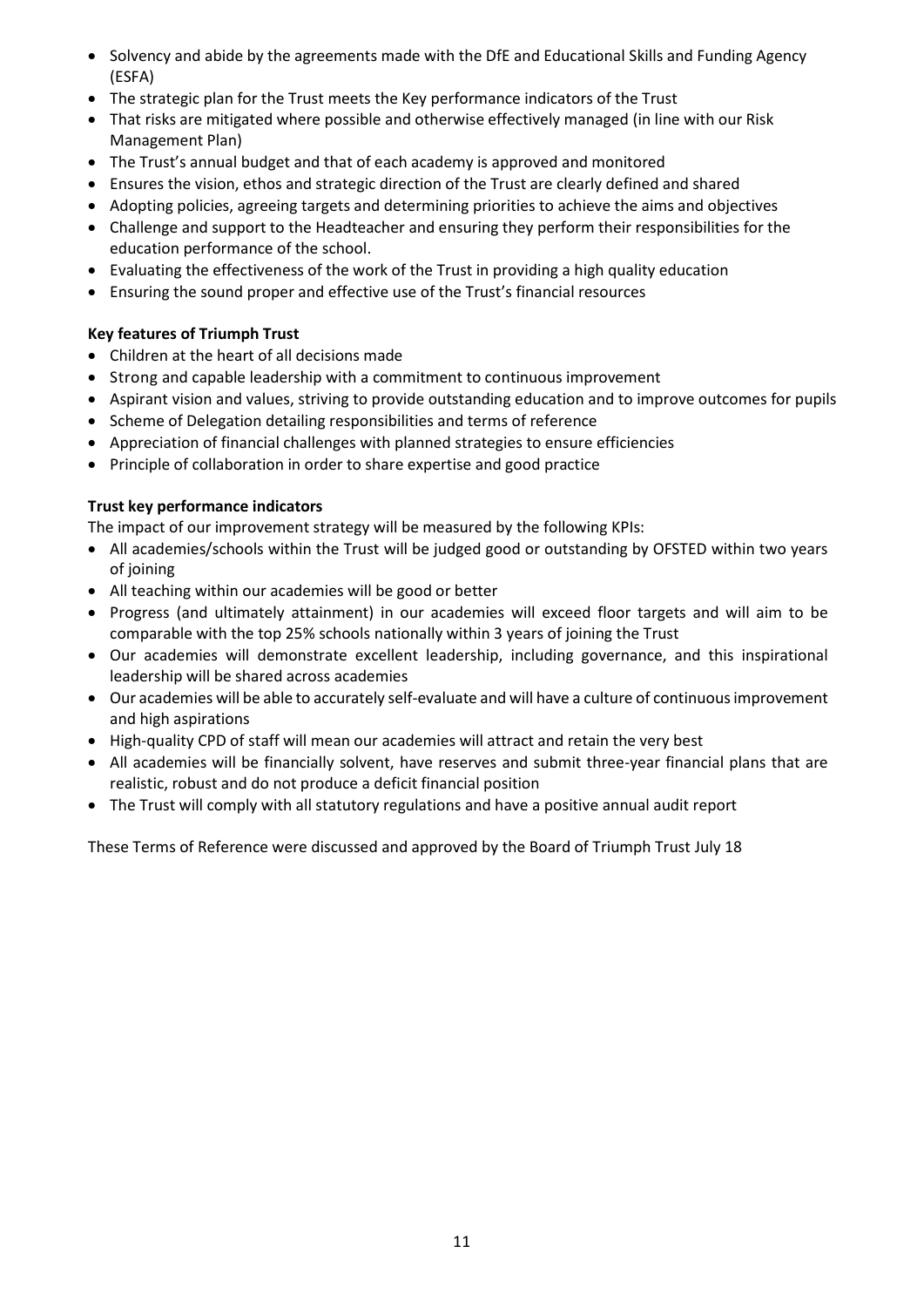

#### **TERMS OF REFERENCE (TOR) Standards and Achievement Committee of Triumph MAT**

#### **Membership**

The Directors of Triumph Trust have established a Committee to maintain the performance, standards and achievement of the schools in the Trust. The Chair and delegated Directors of the Standards and Achievement Committee shall be non-executive members and shall be appointed by the Board of Triumph Trust. The Board of Triumph Trust may co-opt persons to the Committee who are not Directors. The Committee shall consist of a minimum of 3 and a maximum of 6 members (of whom at least two shall be Directors and at least one of whom shall have the relevant skills and expertise).

The Principal/HT or delegated member of the Strategic Leadership Team or Chief Executive Officer (CEO) will normally attend meetings of the Committee.

#### **Quorum**

50% of committee members, rounded up to a whole number to represent a quorum, provided that there are a majority of Board of Triumph Trust members present.

#### **Chairmanship**

The Chair of the Committee shall be appointed by the Board of Triumph Trust and will normally be a Director to allow effective feedback to the Board of Triumph Trust. If the Chair is absent from a meeting, the Committee shall choose one of their number to act as Chair for that meeting.

#### **Meetings**

- the Board of Triumph Trust shall determine how often the Committee shall meet but normally this should be at least once per term.
- the Chair or any two Directors of the Committee may call a meeting.
- the Clerk to the Committee will keep appropriate records of the proceedings.
- the minutes of the Standards and Achievement Committee meetings shall be circulated to all Directors of the Board of the Triumph Trust.

#### **Authority**

The Standards and Achievement Committee is authorised by the Board of Triumph Trust to investigate any activity within its Terms of Reference (TOR), and to seek any information it requires from staff, who are requested to co-operate with the Committee in the conduct of its inquiries to ensure outcomes meet expectations. The Standards and Achievement Committee is authorised to obtain independent professional advice if it considers this necessary.

#### **Duties**

The specific duties of the Standards and Achievement Committee shall be to: Review-

- the curriculum offer and ensure it is relevant and appropriate for all students;
- any proposals from the HT for changes to the curriculum and to consider the implications for staffing;
- all Improvement Plans;
- the policy and provision for collective worship and religious education and make recommendations to the board;
- the policy on charging for curriculum activities and make recommendations to the board;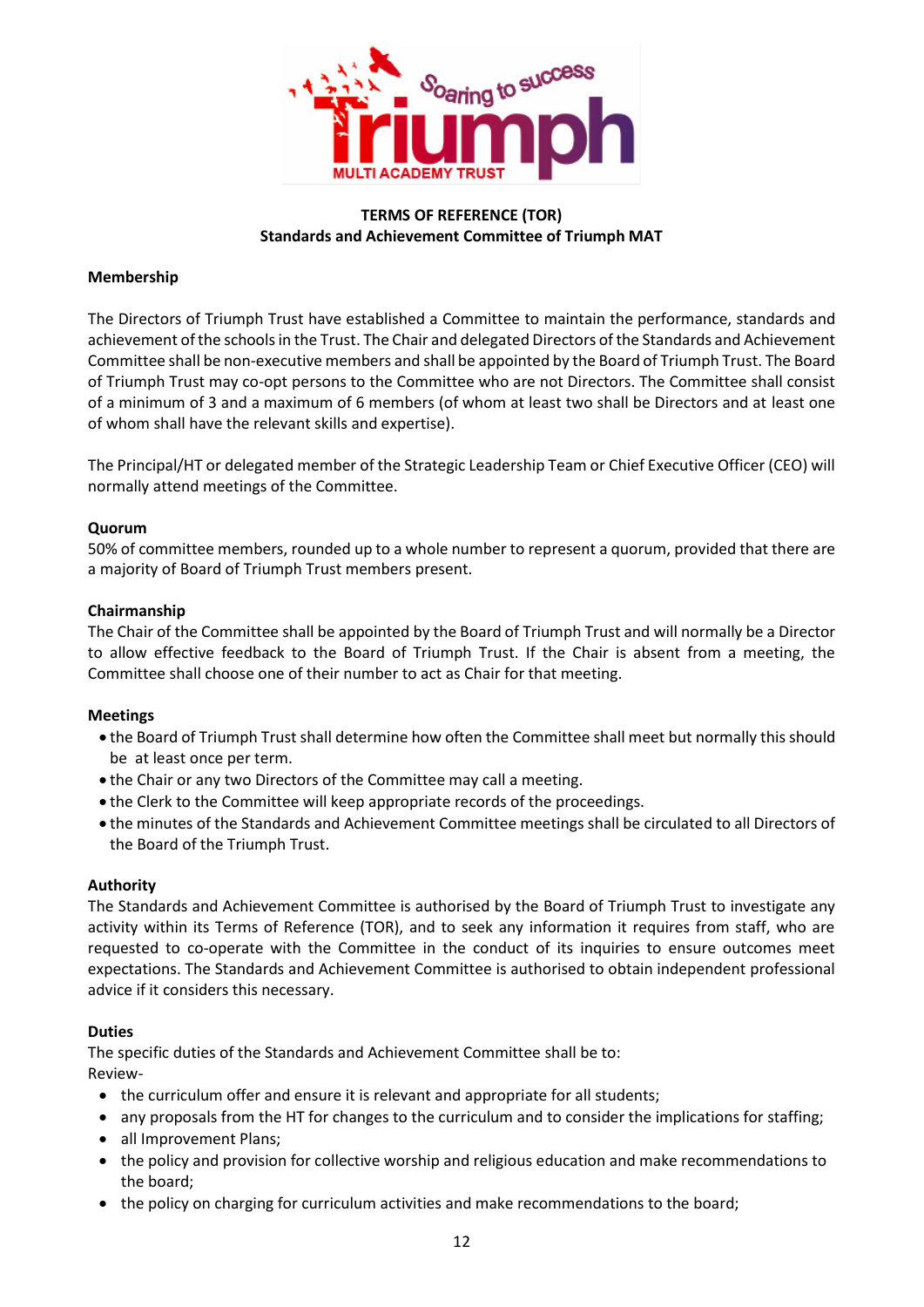- the policy and provision for Sex and Relationship Education and make recommendations to the board;
- ensure effective admissions and appeal processes are followed and adhered to

#### Monitor-

- students' attainment and quality of learning;
- the impact of the School Improvement Plans;
- the lawful use of exclusion and review of the HT's decision to exclude
- school use of admission and attendance registers
- the progress and attainment of all pupils including specific vulnerable groups
- ensure the National Curriculum is delivered to a high standard.

#### Advise-

- the board of Triumph Trust on their curriculum statutory obligations;
- the board on the discharge of the above duties.

**The purpose of the Strategic Standards and Achievement Committee** is to ensure the highest possible standards and quality of educational provision. To ensure the LGB committee monitor:

- a. The impact of the curriculum on standards
- b. Standards achieved
- c. Resources to ensure the highest quality of provision

These Terms of Reference were discussed and approved by the Board of Triumph Trust on 03.12.18.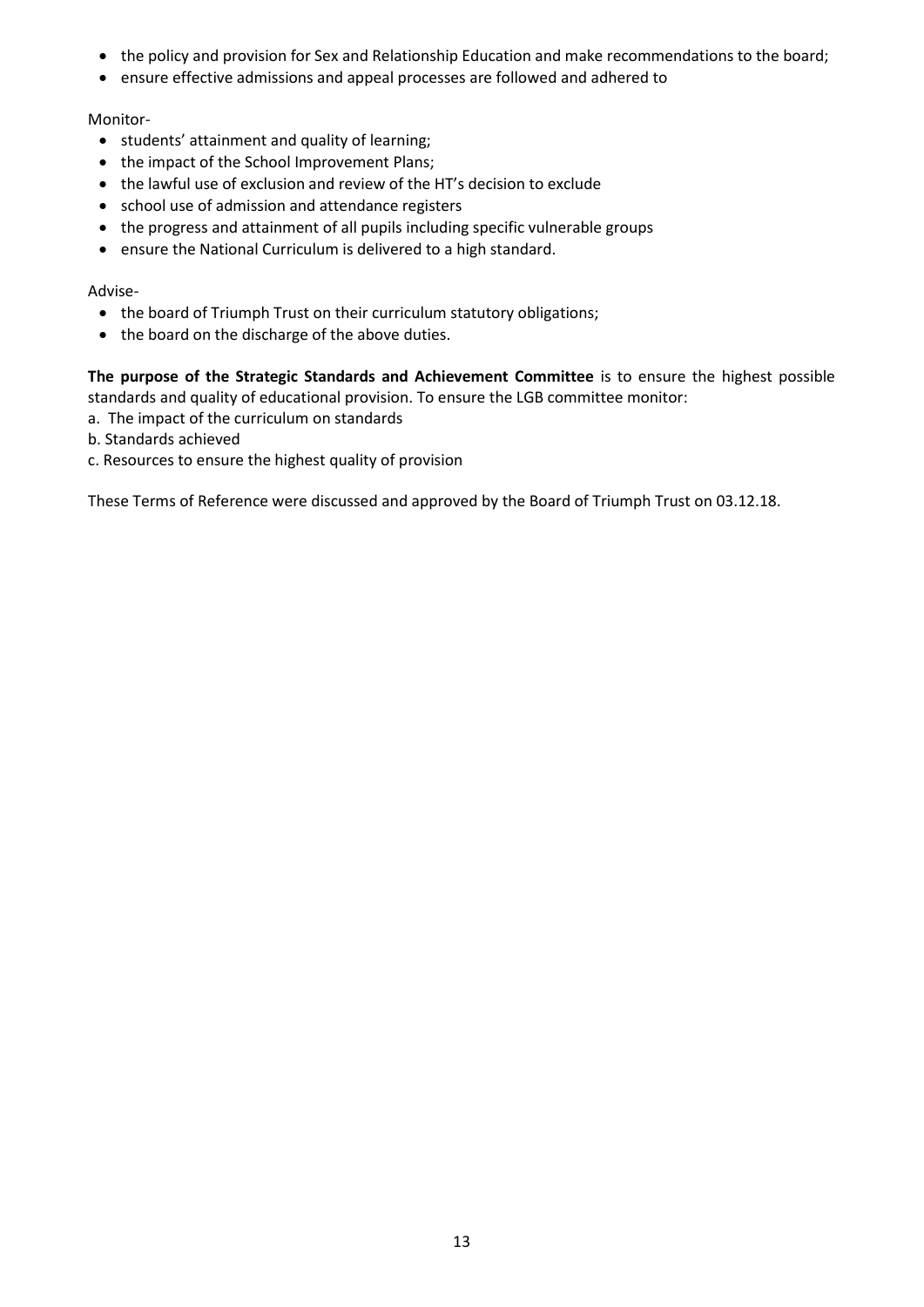

#### **TERMS OF REFERENCE Triumph MAT Committee of Finance and Audit (1 April 2017)**

#### **Constitution**

Triumph Trust ("the Board of Directors") has resolved to establish a Finance and Audit Committee in accordance with the provisions of Article 6 of the Articles of Association to advise the Board of Directors on matters relating to the Trusts' audit arrangements and systems of internal control. This Committee shall operate in accordance with any requirements of the Education and Skills Funding Agency and any other national funding bodies. It is responsible to the Board of Triumph Trust.

#### **Authority**

The Committee is authorised by the Board of Triumph Trust to:-

- investigate any activity within its terms of reference.
- seek any information it requires from the internal audit service, the financial statements auditor, Governors, Committees and school employees, plus relevant information from subcontractors and other third parties.
- obtain external professional advice.

NB. The Board of Triumph Trust must not add to these terms of reference responsibilities that require the Audit Committee to adopt an executive role, or its members to offer professional advice to the Board of Triumph Trust. The Audit Committee should seek formal professional opinions from the internal audit service, financial statements auditor or other professional advisers to the Board of Triumph Trust. Advice should only be given in Committee members' capacity as Directors and co-optees and only within their terms of reference.

#### **Membership and quorum**

The Board of Triumph Trust may co-opt persons to the Committee who are not Directors. The Committee shall consist of a minimum of 3 and a maximum of 6 members (of whom at least two shall be Directors and at least one of whom shall have the relevant skills and expertise). The Chair of the Board of Triumph Trust, the Principal/HT, Staff Governor shall not be eligible for membership. The Committee may include employees of the Academy (other than senior post holders and those with executive responsibilities in the Academy at senior level). 50% of members, rounded up represent a quorum, provided that there are a majority of Board of Triumph Trust members present.

#### **Chairmanship**

The Chair of the Committee shall be appointed by the Board of Triumph Trust and will normally be a Director to allow effective feedback to the Board of Triumph Trust. If the Chair is absent from a meeting, the committee members shall choose one of their number to act as Chair for that meeting.

#### **Meetings**

- the Committee shall meet as necessary but normally at least once per term.
- the Chair or any two members may call a meeting.
- the meetings shall be timely with the work of the Academy's internal audit service and the financial statements auditor.
- non-members may be invited to attend meetings.
- other Board of Triumph Trust members shall not have the right to attend meetings
- the Clerk to the Committee will keep appropriate records of the proceedings.
- the minutes of Committee meetings shall be circulated to all Board of Triumph Trust members.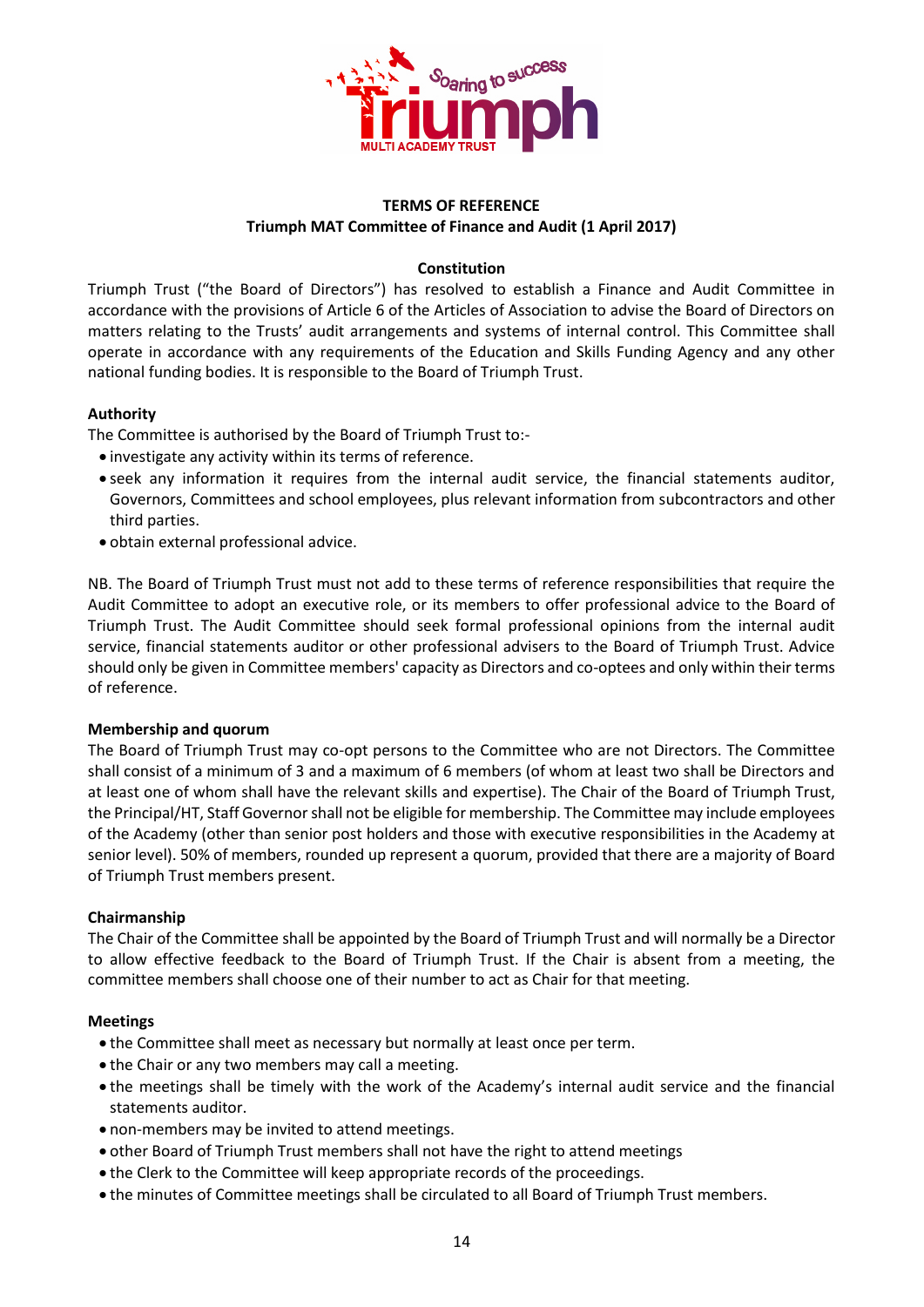## **Duties**

In addition to agreeing the budget for all schools within the Trust, the duties of the Committee shall include:-

## 1. **Monitoring:**

- Responsibility for monitoring the adequacy and effectiveness of the Academy's systems of internal control (including review of the statement of internal control) and its arrangements for risk management, control and governance processes and for securing economy, efficiency and effectiveness (value for money).
- Monitoring, within an agreed timescale, the implementation of agreed recommendations relating to internal audit assignment reports, internal audit annual reports and the financial statements auditor's management letter.
- Monitoring the Academy's risk management plan and advising the Board of Triumph Trust on its adequacy and effectiveness

## **2. Auditing**

- Advising the Board of Triumph Trust on the appointment, re-appointment, dismissal and remuneration of the financial statements auditor and the internal audit service.
- Advising the Board of Triumph Trust on the scope and objectives of the work of the internal audit service and the financial statements auditor.
- Ensuring effective co-ordination between the internal audit service and the financial statements auditor
- Considering and advising the Board of Triumph Trust on the audit strategy and annual internal audit plans for the internal audit service.
- Advising the Board of Triumph Trust on internal audit assignment reports and annual reports and on control issues included in the management letters of the financial statements auditor, and management's responses to these.
- Establishing, in conjunction with Academy management, relevant annual performance measures and indicators and monitoring the effectiveness of the internal audit service and financial statements auditor through these measures and indicators and deciding, based on this review, whether a competition for price and quality of the audit service is appropriate.

## **3. Policy and Strategy**

- Considering and advising the Board of Triumph Trust on relevant reports by the National Audit Office, the Education and Skills Funding Agency (including those from the local provider financial assurance teams) and other funding bodies and, where appropriate, management's response to these.
- Determining dismissal payments / early retirement
- Agree the central spend / top slice
- Develop trust wide procurement strategies and efficiency savings programme

## **4. Reporting**

- Producing an annual report for the Board of Triumph Trust and accounting officer which should include the Committee's advice on the effectiveness of the Academy's risk management, control and governance processes and any significant matters arising from the work of the internal audit service and the financial statements auditor.
- Monitoring and advising the Board of Triumph Trust on any alleged fraud and irregularity in the Academy's financial and other control systems and ensuring that all allegations of fraud and irregularity are properly followed up.
- Being informed of all additional services undertaken by the internal audit service and the financial statements auditors.
- Recommending the annual financial statements to the Board of Triumph Trust for approval.

These Terms of Reference were discussed and approved by the Members and Directors of Triumph Trust on 1/4/2017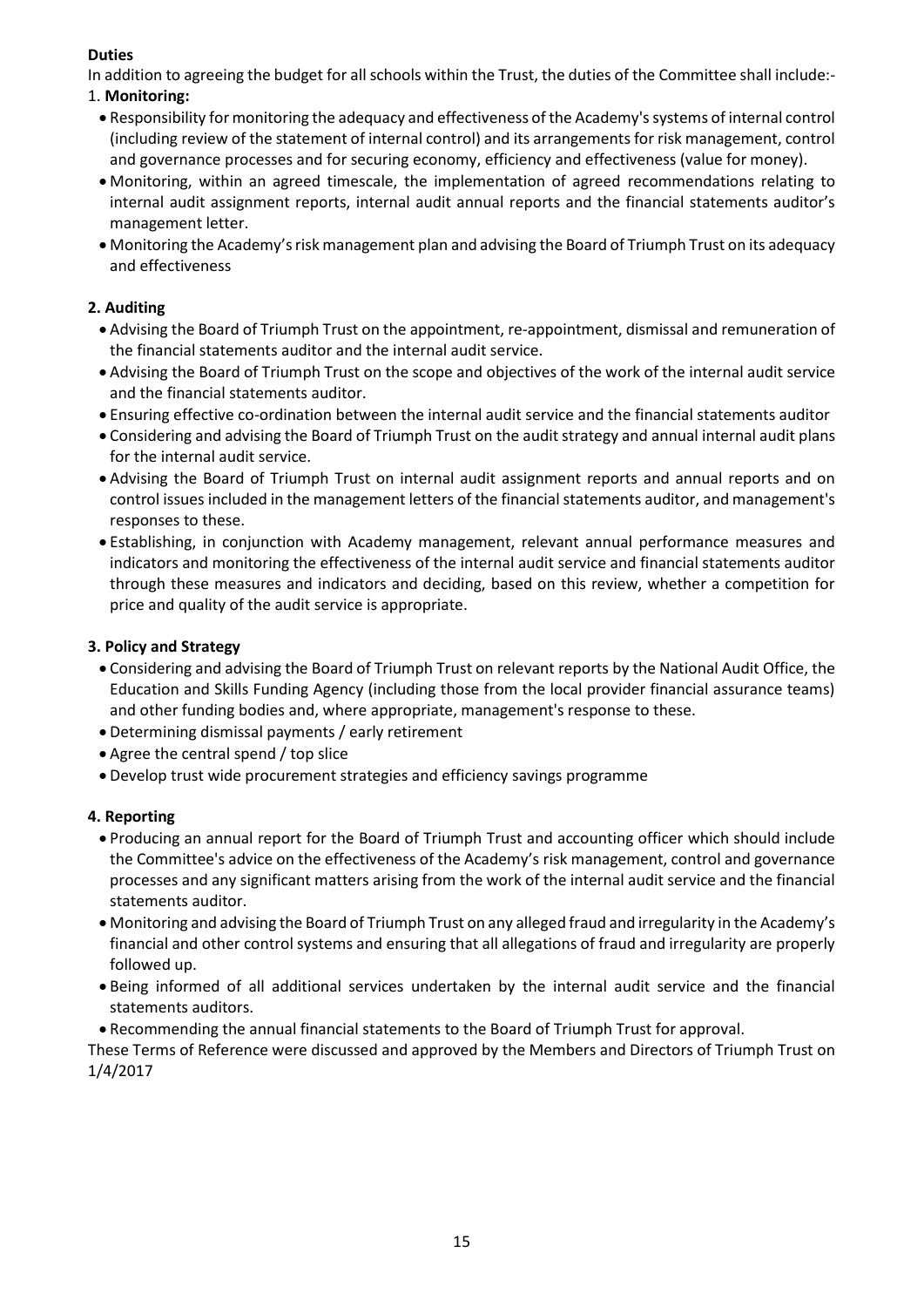

#### **COURTHOUSE GREEN'S GOVERNING BODY - TERMS OF REFERENCE**

#### **Strategic role**

The Local Governing Board (LGB) of Courthouse Green shall be responsible for ensuring clarity of vision, ethos and strategic direction; holding executive leaders to account for the educational performance of the school and its pupils, and the performance management of staff; and overseeing the financial performance of the school and making sure its money is well spent.

#### **Constitution**

The LGB is responsible for ensuring that appropriate board and committee structures are in place that reflect the scale and structure of the school and ensure sufficient and robust oversight of key priorities. The agreed constitution of the LGB of Courthouse Green is:

- 1 x Headteacher Governor
- 1 x Staff Governor
- 3 x Parent Governor
- 6 x Co-opted Governor

#### **Membership, meetings and quorum**

The constitution, membership and proceedings of any subcommittee shall be determined by the LGB but having regard to any views of the Directors. Subject to the Trust's Scheme of Delegation, the LGB has established 2 subcommittees; the chairs of which are elected annually at the full LGB meeting in September and the Terms of Reference are agreed. Meetings are deemed quorate providing 50% of the governors are in attendance, governors are selected to join a subcommittee in line with their skills, experience and expertise.

- 1. Personal development and Welfare
- 2. Standards and outcomes

#### **Policies**

The LGB will adopt and comply with all policies of the Directors of Triumph Trust communicated to the LGB; where appropriate the LGB will be consulted in the development and review of such policies as per the scheme of delegation.

In the event of Remedial Measures being requested by the Secretary of State the LGB shall work closely with and shall promptly implement any advice or recommendations made by the Directors and the Directors expressly reserve the right to review or remove any power or responsibility conferred on the relevant LGB under this Scheme of Delegation in such circumstances.

#### **Duties and reports**

In line with any actions following an OFSTED inspection/ external review or national data (Raise online, Data Dashboard) outcomes, create an action plan to improve pupils outcomes and report termly to the Strategic Standards committee regarding impact and progress against the plan.

- Reviewing and monitor progress against the school's improvement plan
- Set targets for attainment and progress
- Financial accountability; making sure that the budget is on track and money is spent well
- Reviewing and monitoring the impact of the curriculum
- Holding the academy's Headteacher and leadership team to account

These Terms of Reference were discussed and approved by the Directors of Triumph Trust on 19/9/18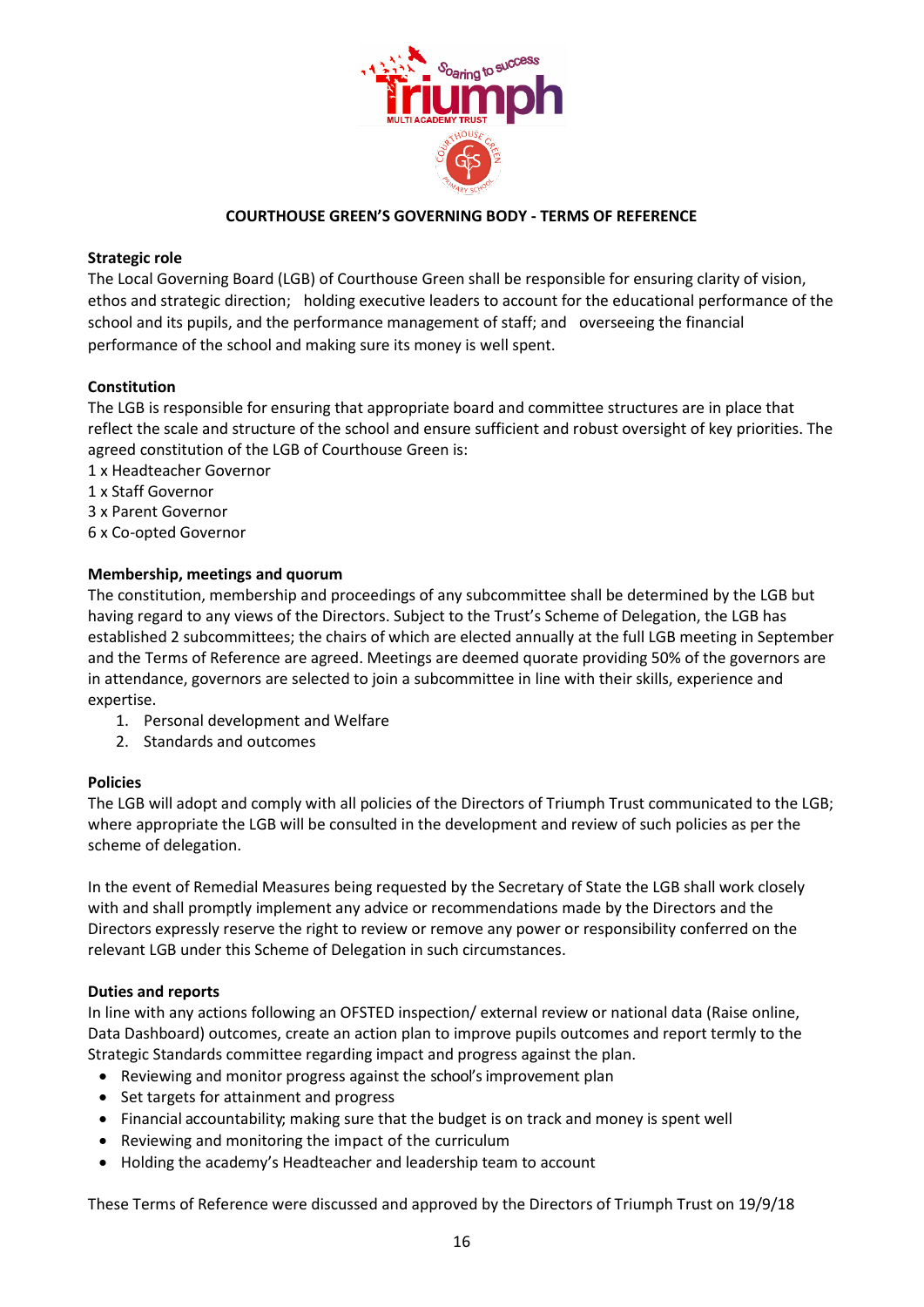

#### **COURTHOUSE GREEN'S LGB TERMS OF REFERENCE - Standards and Outcomes Committee**

#### **Strategic role**

The Standards Committee of Courthouse Green's Local Governing Board (LGB) shall be responsible for ensuring the educational performance and outcomes in relation to attainment and progress of the pupils.

#### **Constitution**

The Standards Committee is responsible for ensuring that the appropriate committee structure is in place to ensure sufficient and robust oversight of its key priorities. The agreed constitution of this committee is 6 governors supported by 3 senior leaders of the school.

#### **Membership, meetings and quorate**

The constitution, membership and proceedings of this subcommittee is determined by the LGB having regard to any views of the Directors. Subject to the Trust's Scheme of Delegation this subcommittee will be chaired by an annually elected chair in line with these agreed Terms of Reference. Meetings are deemed quorate providing 50% of the governors are in attendance; governors are selected to join this subcommittee inline with their skills, experience and expertise.

#### **Duties and reports**

In line with the school improvement plan and any actions following an OFSTED inspection or external review or national data outcomes, create an action plan to improve pupils outcomes and report termly to the Strategic Standards committee regarding impact and progress against the plan.

#### *Delegated powers*

To act on behalf of the LGB to ensure:

#### *Strategic*

- effective systems are in place to track assessment
- data analysis reflects attainment and progress and this is tracked and evaluated termly by LGB
- reviewing the school's performance and challenge outcomes using RAISEonline, the Inspection Dashboard
- evaluate the effectiveness and impact of intervention strategies and funding (Pupil Premium and Looked After Children)
- the school's compliance with the National Curriculum and legal requirements
- compliance with the SEND Code of Practice ensuring the needs of SEND pupils are effectively met
- recruiting highly effective leaders and teachers to secure high standards and progress and ensure an effective succession plan is in place
- holding all staff to account through the effective implementation of the performance management policy and if necessary considering appeals against it.

#### *Monitoring*

• quality of teaching and its impact on achievement of targets for pupil attainment

These Terms of Reference were discussed and approved by the Directors of Triumph Trust on 19/9/18